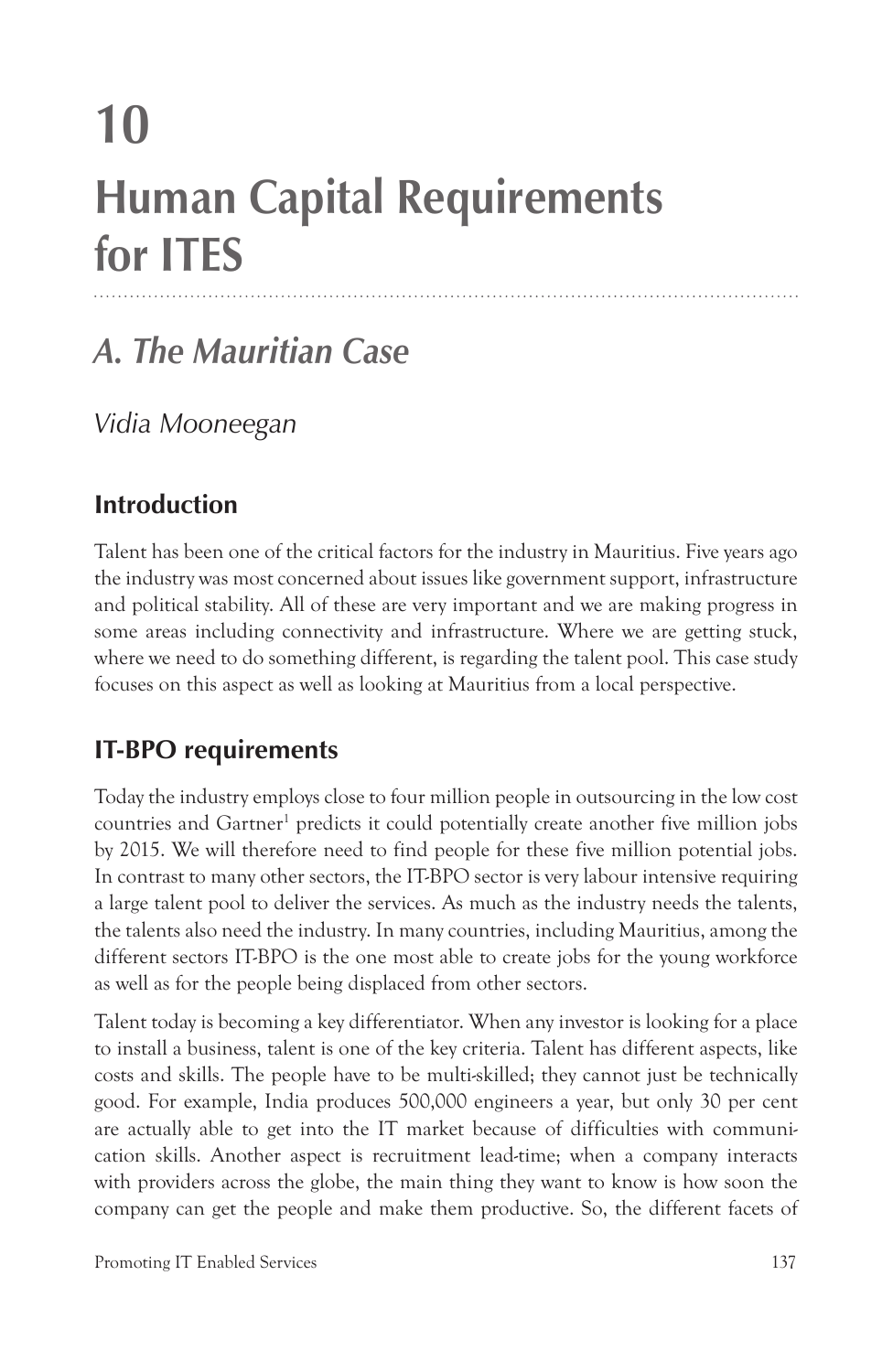talent – not only the numbers, but also the characteristics and the strength of the talent – are key differentiators.

According to the 2010 NASSCOM/McKinsey Location Readiness Index which shows where different countries are in relation to their local attractiveness to investors and businesses, between 1998 and 2006 Mauritius improved in general terms (infrastructure, foreign direct investment incentives and time zone attractiveness). However, in terms of the capabilities of workers (quality, cost, type of skills, English knowledge) we still have some way to go.

## **Employment in Mauritius**

The industry has assessed (and the Board of Investment would probably agree) that it needs to add 15,000 people to the workforce by 2015. That means recruiting 3,000 people a year to meet existing demand. Currently there are 12,000 to 14,000 jobs in the sector. We do not have accurate statistics to tell us exactly how many people are employed because it is a very diverse sector. There are some companies that are viewed as local companies, but in fact do business process outsourcing for foreign customers. So it could be that that this figure should be much higher. In terms of where these jobs are situated, the biggest share, 76 per cent, is in call centres (41%) and non-voice BPO (35%). IT outsourcing accounts for 11 per cent and knowledge process outsourcing for 9 per cent, while graphic design, multi-media, and engineering and architectural services account for the other 4 per cent.

We have a good track record and now the task is to identify where to go over the next five years. Regarding the 15,000 extra jobs we have targeted, we need to know in what sectors and in what industry verticals those jobs are. Based on this, we can assess what kind of training programme will be needed to gear this talent pool.

With a population of just 1.3 million, Mauritius has a very tight labour market; it does not have people in abundance, as do many other locations. We therefore cannot do everything; we have to identify the sector we want to focus on to avoid wasting the money spent on training. One issue is that universities are offering courses for which the market is not able to absorb the graduates and the industry has to re-convert them. Moreover, we do not have in place a human capital plan that can be used at all levels of the process to deal with this problem.

Using BPO as one example of processes delivered from Mauritius, there is a lot of variation in the market, not only horizontally, but also going into more complex processes. Mauritius needs talent for basic as well as high value processes. While there is a view that we should move up to value we need activities that can absorb school leavers because ultimately the industry cannot be sustained if recruitment is limited to university graduates. But we also need to address the other levels; to have in place team leaders and supervisors, and to have managers and business leaders to drive the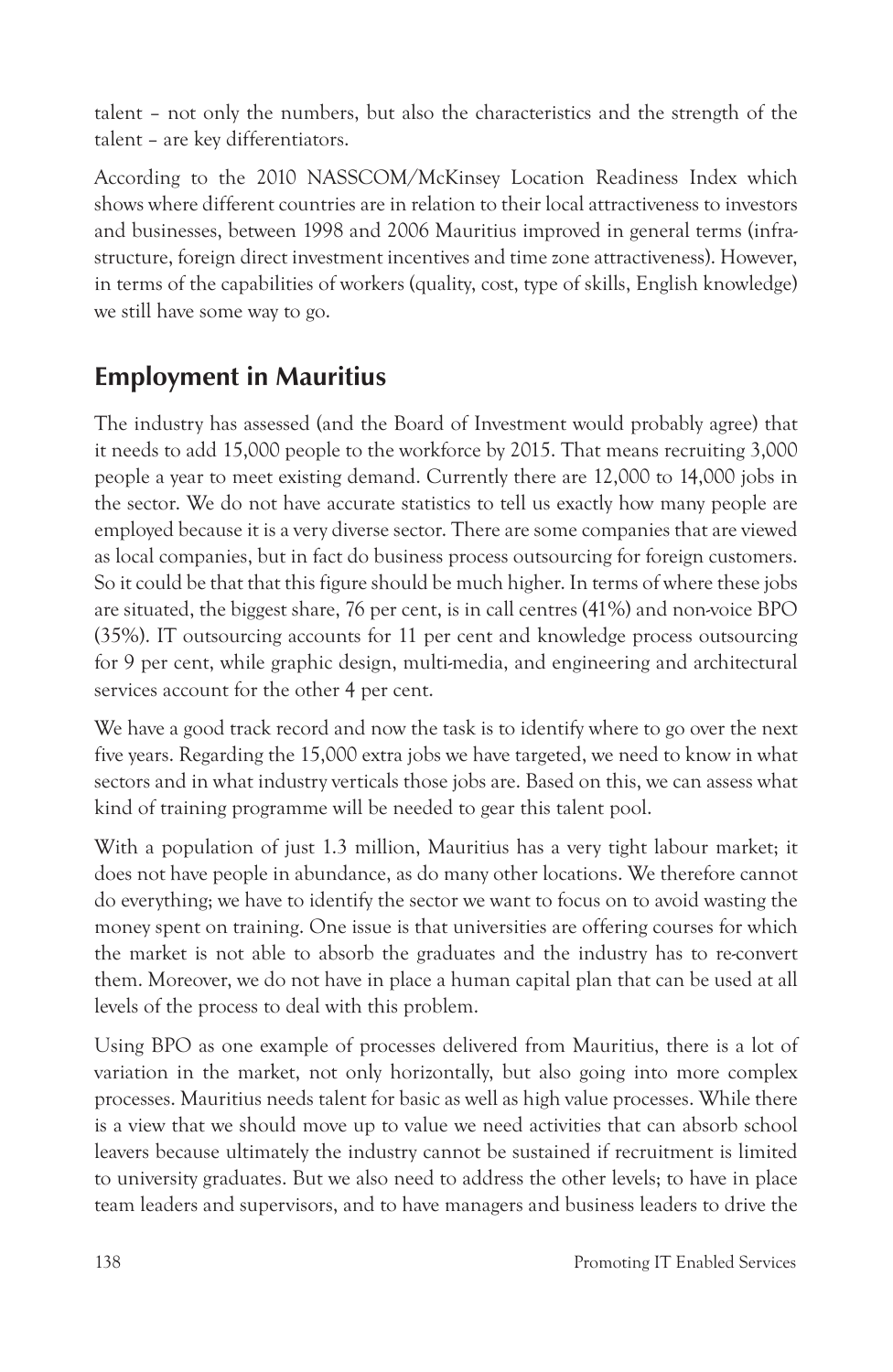industry. Growth will not happen if we seek to create 15,000 jobs merely by training 15,000 agents; we must also train and attract, probably from elsewhere, people who can take leadership positions.

The labour market in Mauritius is well positioned in the following areas: English and French language competencies; awareness of and empathy for other cultures of the world; experienced, functional and available leaders and managers; quality education; and customer consciousness. The areas that require more focus are: low level of public awareness about BPO; preponderance of traditional courses in universities; unwillingness of qualified professionals to join the sector.

Some people are not very aware of the different opportunities and careers in the market, and while the industry is changing very fast, the curriculum at the universities is not following at the same pace. This is a big challenge for the industry, because when people come out of universities, they are still not ready to start working.

The other challenge is the unwillingness of highly qualified professionals to join the BPO sector, especially at middle management and leadership levels. A lot of people have decided to be watchful in order to ascertain whether BPO is going to stay for a long time. Here, we need to bear in mind that although outsourcing began over 50 years ago, most of it has been happening onshore in the major markets. So it is not a new thing in itself, but now it is going to different countries where it has never happened before, so people think it is new. The other thing to note is that once a company outsources work to another organisation, it removes its own capability (people, buildings, infrastructure) to do the process, and it is very difficult to bring it back.

## **Current state**

Based on Central Statistics Office projected figures, in 2010 the IT sector is expected to perform better than most other sectors so we need the talent to make sure that this growth is sustained. The IT sector is expected to grow by 12.7 per cent, followed by sugar (8.9%), construction (8.0%), banking (6.5%) and textiles (1.0%). Comparing this with the 2009 performance, IT grew by 15 per cent during this economic downturn year, and the sector contributed about 5.4 per cent to the GDP.

The total labour workforce in Mauritius is 544,000, including 21,000 foreign workers. The large majority of foreign workers are low-skilled people working in the textile factories and only a very small number are in IT. Going forward, what percentage of the labour force in our market is going to be foreign? This is something we need to start thinking about.

Mauritius has about 300 companies involved in voice call centres and non-voice BPO and IT services. Most of these companies are from the UK or France. There are also many companies that are co-owned by Mauritius owners. Some are wholly owned by local companies, but managed by foreigners.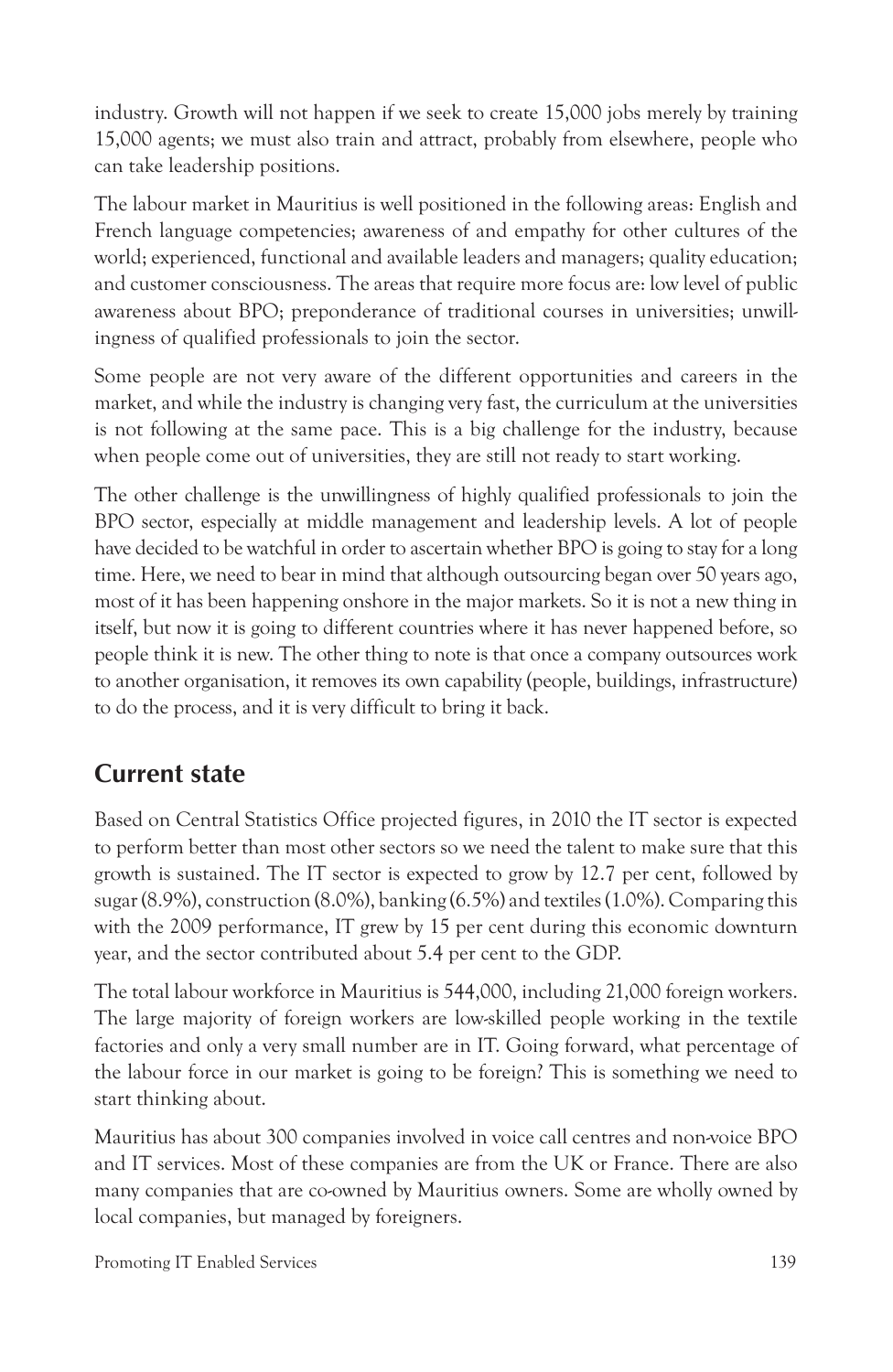| Year | Direct | Indirect | Total  | Revenue (Rs billion) |
|------|--------|----------|--------|----------------------|
| 2009 | 12,000 | 24,000   | 36,000 | 5.4                  |
| 2010 | 13,800 | 27,600   | 41,400 | 6.2                  |
| 2011 | 15,870 | 31,740   | 47,610 | 7.1                  |
| 2012 | 18,251 | 36,501   | 54,752 | 8.2                  |
| 2013 | 20,988 | 41,976   | 62,964 | 9.4                  |
| 2014 | 24,136 | 48,273   | 72,409 | 10.9                 |
| 2015 | 27,757 | 55,513   | 83,270 | 12.5                 |

**Table 10.1.** Employment and revenue forecast in the BPO sector

The figures in Table 10.1 indicate that the total direct employment in the BPO sector will grow from 12,000 people in 2009 to almost 28,000 by 2015, accounting for revenue of some MRs12.5 billion. The figures are based on the following assumptions: that we grow by 15 per cent per annum (although the global market is expected to grow much faster than this); revenue generated per employee per annum is US\$15,000; the exchange rate remains constant; and there are no price increases.

Looking at the number of indirect jobs that the sector creates, NASSCOM estimates that in India two million people are directly employed in the sector, but eight million people have got jobs because of the sector. That is a factor of 1:4, but a factor of 1:2 might be more realistic. Basically, as mentioned above, in Mauritius we will have over 80,000 people to support this industry by 2015. This means we have a market and a global industry that can create a lot of jobs. Our concern is to support and capture this opportunity.

### **Education system output**

How many people are we producing annually out of the education system? According to the Board of Investment 6,000 students finished at O Level stage in 2008 and it is almost the same for A Levels. About 5,000 finished at university level. We are therefore getting about 18,000 people out of the system each year and the IT sector needs 3,000 of them.

University enrolment increased at a rate of 10 per cent annually from 2000 to 2010. This is causing concern to some companies because they estimate that by 2015 very few students will be leaving school with a Higher School Certificate (HSC). Most will either leave school at School Certificate (SC) level or go and finish university. There will therefore be a gap because at the moment there are processes where we can match the skills and the job by employing an HSC, but in the future we will have more graduates in the market, which is also a good thing if you are seeking higher value talent. However, there should be a rethink of the different activities in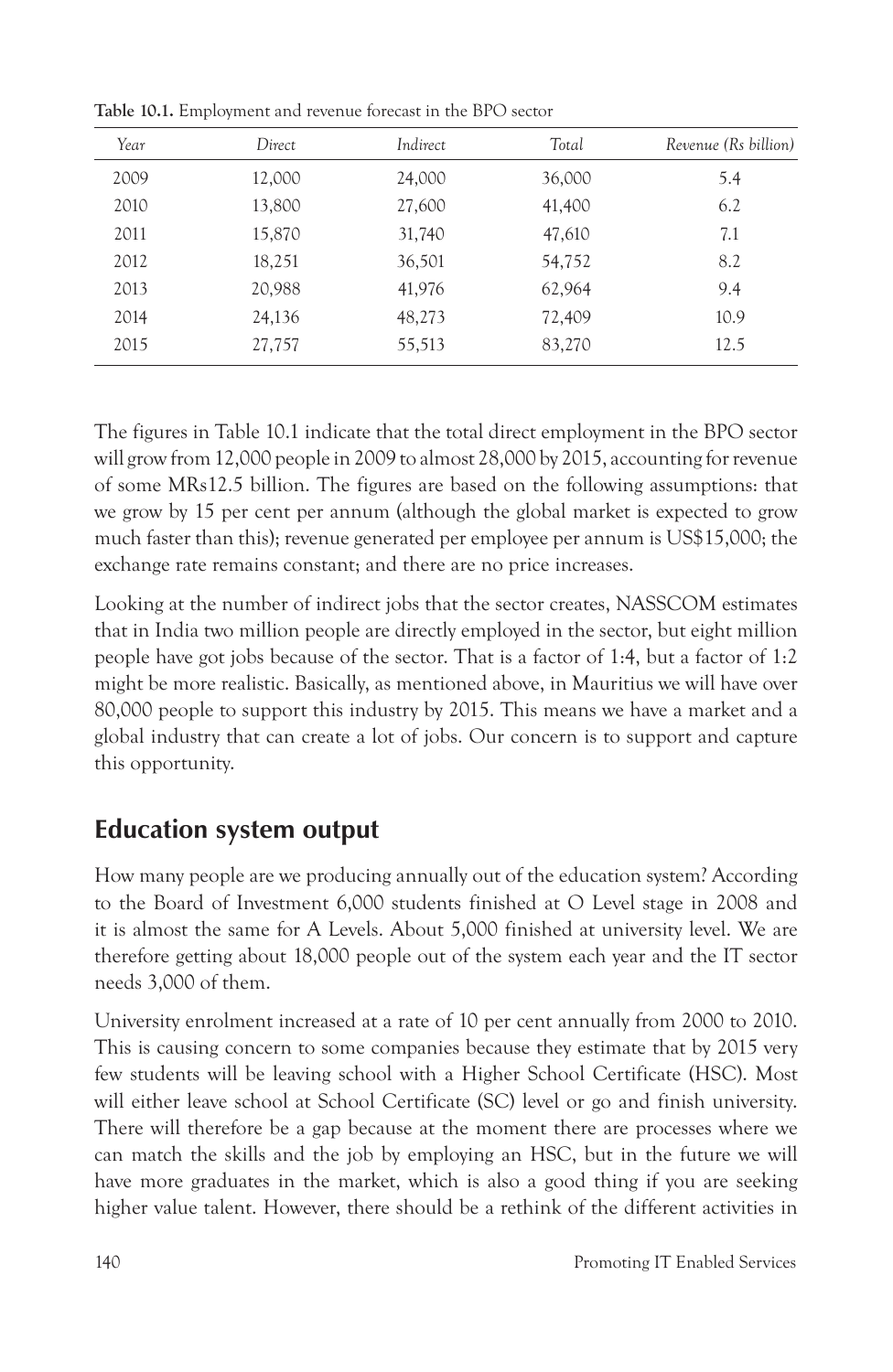

**Figure 10.1.** IT enrolment trend in tertiary education *Source:* Mauritius Tertiary Education Commission

Mauritius – not just about the processes for generating the talent, but also how the talent matches the business activities.

Figure 10.1 shows how total university enrolment is growing, but going down for IT. In 2004, we saw the peak of 4,700 enrolments and then in 2009 it went down. There are many reasons why it has gone down, for instance there has been a boom in construction in the last few years, so more people are doing civil engineering. However, there is also a perception that doing an IT degree can mean ending up as a supervisor in a call centre. As a country, as an industry, we need to start to address this perception issue in the market place. However, the sector needs more than IT graduates and software engineers, it also needs people in law, in finance and accountancy, in medicine and so on.

#### **Human capital**

#### *Needs and challenges*

There are two sides to the talent pool. One is the quantity and the other one is the quality. With respect to the quantity, the global market is sufficient to support the growth that is anticipated over the next five years.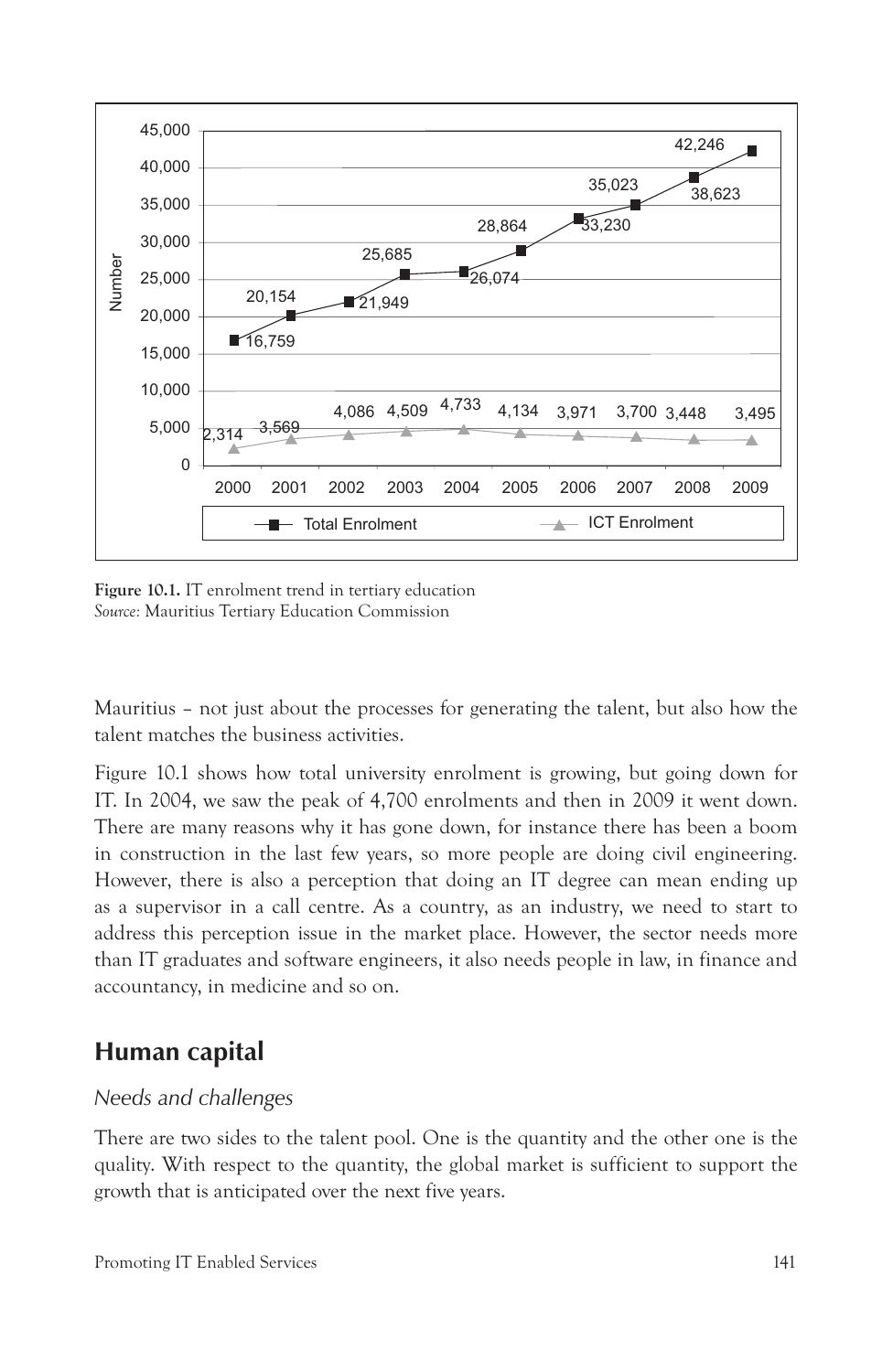The IT-BPO industry attracts young people more easily than the sugar industry or the textile industry. This is an advantage. But how can we actually bring more young people into the industry? What are the things we need to look at more closely? First, we need to encourage students to choose science, engineering and maths at a time when globally, even in India and Europe, fewer and fewer of them are willing to take up these subjects. In Mauritius, as indicated above, more young people are going into finance and accounting and fewer into IT.

The other significant, and untapped, pool of talent is the home worker. This pool would be in addition to the 18,000 from the education system. However, if we want to tap into it we need to provide cheap and efficient telecommunications, because without the internet connectivity, these people at home with their laptops and PCs cannot actually do any work.

We also need to reduce or prevent brain drain. In the last two years, because of the economic downturn, fewer people from India and from elsewhere in the region have been going to Europe and the US. However, this is only temporary and will pose a future challenge if it is not addressed. In the IT sector we need knowledge workers but these are the people who are most likely to leave the country. We can deal with the output by improving the education system, but then the graduates need to stay and work here.

We should think about recruiting foreign labour to compensate for lack of resources in very specific areas of the sector. This implies the need to look at the efficiency of the work permit process. Mauritius currently recruits foreign labour mainly in the textile industry.

Mauritius is ideally positioned in terms of our proximity to Africa. Africa has about 800 million people and over 50 per cent of them are under 25 years old. We can use this talent. Instead of trying to sell our capability individually as a country, we can sell our region; we would have the skills to compete with the Philippines and India and South America. The more countries that are involved the more opportunities there would be for talent to rotate around the region and acquire skills. We probably need people with language skills that we do not have in Mauritius, for example, Namibians speaking German or South Africans speaking Afrikaans. Collaboration is extremely important for the region and for Mauritius.

We need to be able to attract highly qualified professionals from the traditional sectors. For example, in India in recent years we have seen bankers leave high-level jobs in that sector and start working for BPO companies. Mauritius also needs to make its IT sector and businesses attractive to such professionals, whether they are in banking, insurance, medicine, engineering or architecture.

We need to decentralise. Our activities are very focused on Port Louis. Some companies are reluctant to employ people who live outside of the capital in towns like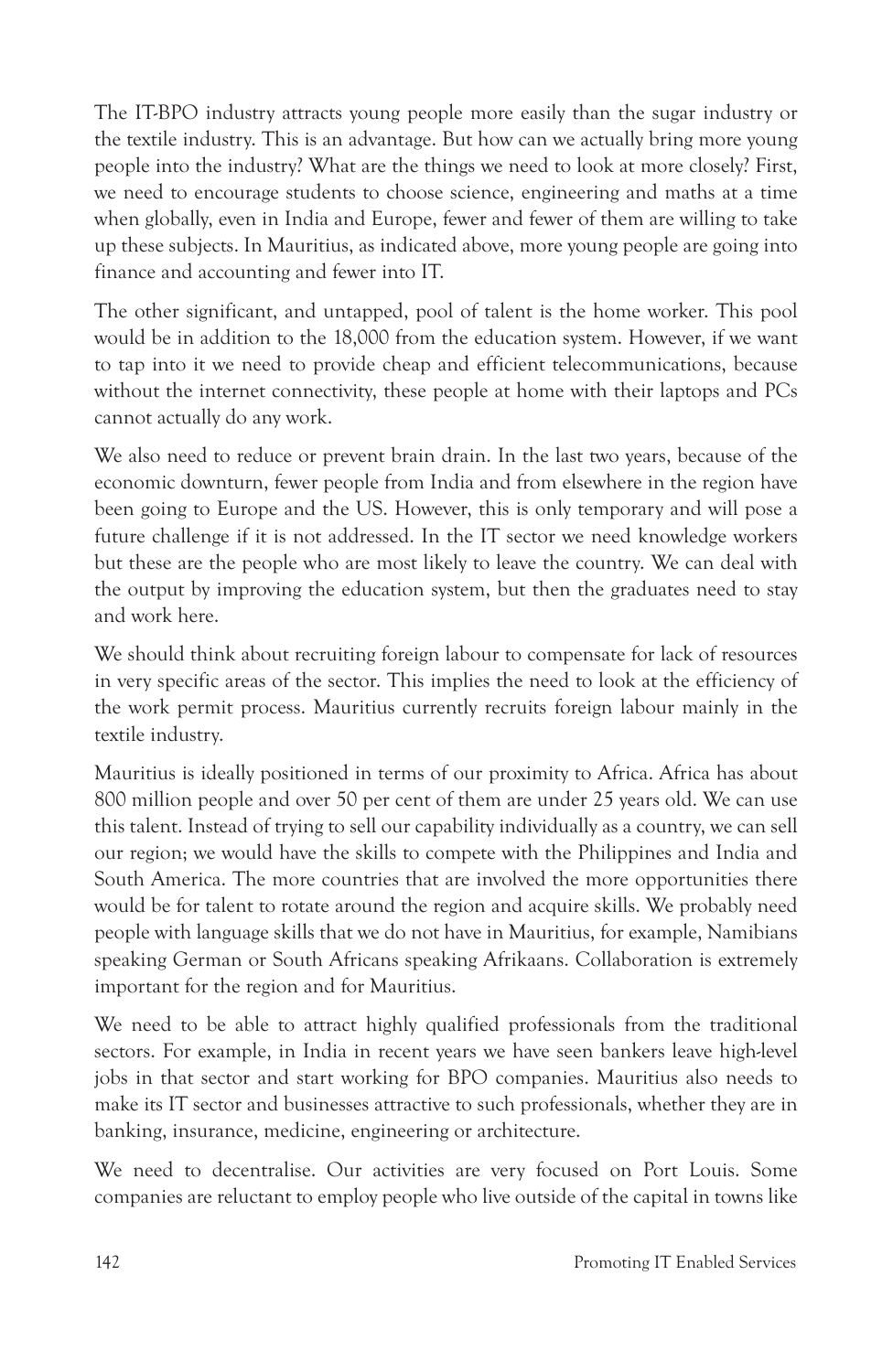Maheboug, or in the south of the country. By decentralising, we are going to be able to broaden the pool of people to employ.

One of the constraints we have in Mauritius is that it is still culturally unacceptable for parents to let their children work late into the night, whether young women or young men. We had one experience of this during an IT empowerment training programme that required the participants to work in the industry for four weeks. There were three young men in that batch and their mothers refused to let them work at night. The trainer phoned the three mothers but could only convince two of them to change their minds. This is a cultural thing that we are underestimating as a nation. But it is an issue that we have to address, because if we are going to work with the US and with Europe, we need to accommodate ourselves to the different time zones.

We also need to maximise existing infrastructure. One of the problems that we have today is that if we are going to train so many people, we have to ask: do we have trainers and lecturers? Do we have buildings? The universities are free for many hours every day; can we not use these lecture theatres or lecture rooms to deliver training? As different stakeholders come together, these are things that we need to start looking at.

In terms of the quality of our human capital, compared with some other countries, we have a relatively good education system. We have a bilingual advantage. Rwanda has the same advantage as we do in terms of English and French. We have a highly adaptable workforce. Also we have a very strong customer service mentality; hospitality is one of the things that we have proven we can do.

Foreign languages are very important for Mauritius. When people think about India, they think about software development. When people think about the Philippines, they think about customer service call centres. When they think about China, they think about manufacturing. However, when they think about Mauritius, what do they think about? We have to define our identity in this marketplace and one area is become a multilingual platform for BPO and IT services globally. Now we have an advantage in the fact that most people speak English and French and some may speak other European languages or Chinese or Arabic or Hindi. So having all these languages is a good starting point for getting Mauritians to learn additional languages. For instance we produce less than 50 people every year with Spanish and German, which are not traditional. So we need to introduce more languages in the universities and secondary schools because it is going to be a key differentiator for Mauritius.

We also need certification. Now when companies go to different countries, they want to know about the extent of existing certification. They may ask how many CMI level organisations we have in Mauritius (we do not have any) or how many people have Six Sigma (or some other) certification? As a location we need to spend some time and money and effort to actually get this done for all the levels.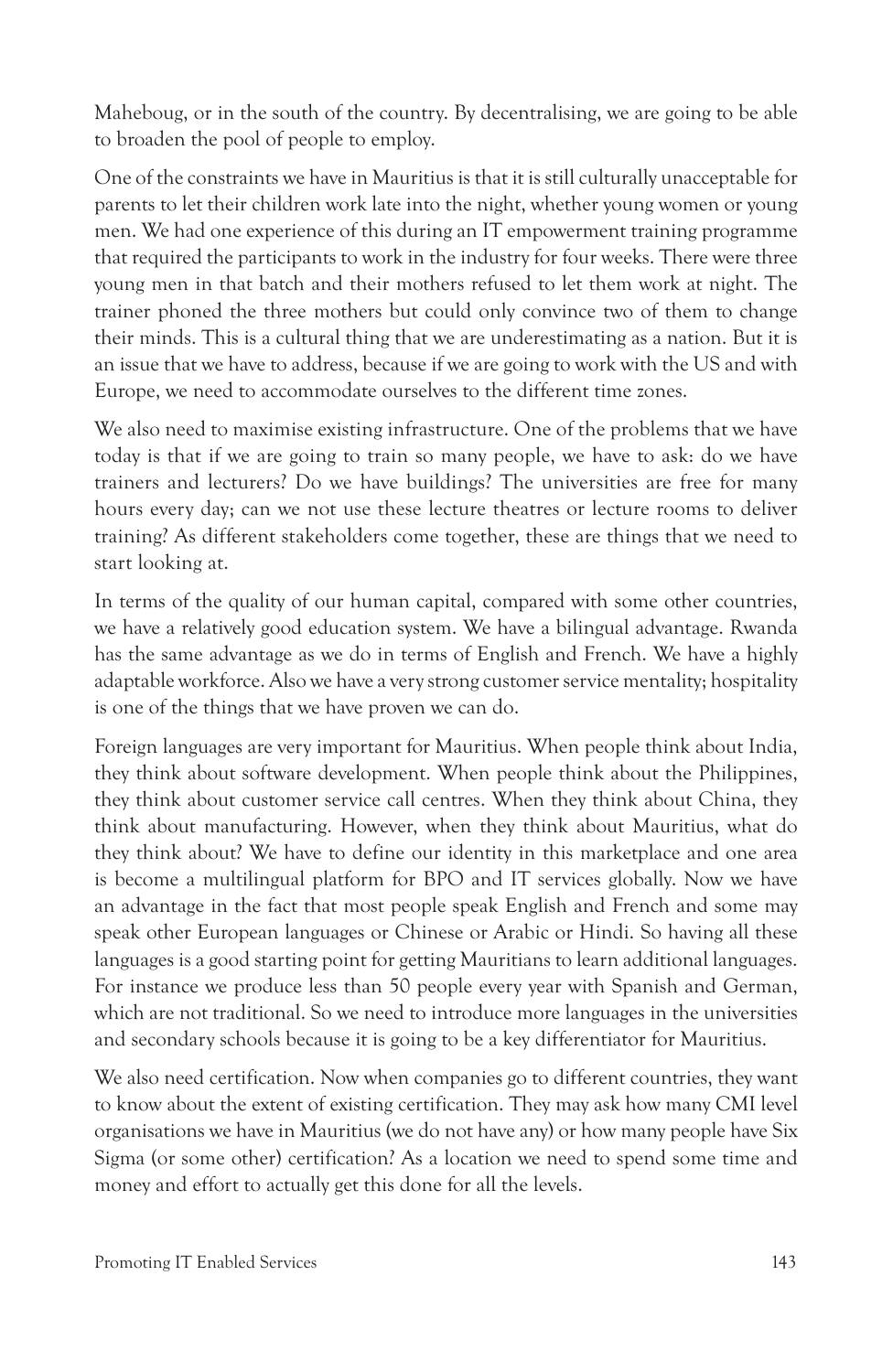The university curriculum badly needs to be updated. We as a company spend a lot of money to equip university graduates with the basic skills they need to be productive. We have tried to talk to people in academia for many years, but nothing has happened. We now need to go upstream to try to address this.

In terms of education, we need to introduce learning in interpersonal skills, or 'soft' skills, to equip people to deal effectively with foreign companies and customers. Soft skills involve behavioural competencies such as communication, problem solving, strategic thinking, and influencing and selling. The problem is our education system is very much academic based with little attention given to developing soft skills. In addition, we should seek to attract foreign universities and to invite more business schools to Mauritius so that we can train more talents with the required quality of education.

We need to train and certify more trainers. If we are going to train more people, we need more trainers, as there are not enough certified trainers on the market. In this regard, we need to re-visit the training scheme, the incentive for training, Human Resource Development Council (HRDC) grants, and also the model for our National Empowerment Foundation.

#### *Industry driven training*

The IT Empowerment Training Programme is a joint venture between the Outsourcing and Telecommunications Association of Mauritius (OTAM) and the National Empowerment Foundation. It was launched in 2009 to train people for call centres in English and French. It has since started BPO training for finance and accounting, customer care and software development.

The main challenge for this programme is lack of infrastructure. This is a brilliant private–private partnership, but probably not supported enough by the public side. The government is providing funding, but to train the necessary amount of people we need more infrastructure, such as training rooms and computer labs, and as already noted, we do not have enough trainers.

The fact that we do not provide certification is another issue. In the Mauritian culture people like to go and study and get a certificate and because in our sector historically we have not provided a certificate for BPO operators, people are beginning to think that BPO is not really a career. We have acknowledged this as a weakness and we have partnered with BCI to certify people in our sector in BPO. BCI is a leader in BPO training and certification and has certified over 200,000 people in the Philippines and India. The company is also working in other countries in Africa and aims to certify one million people by the end of 2011.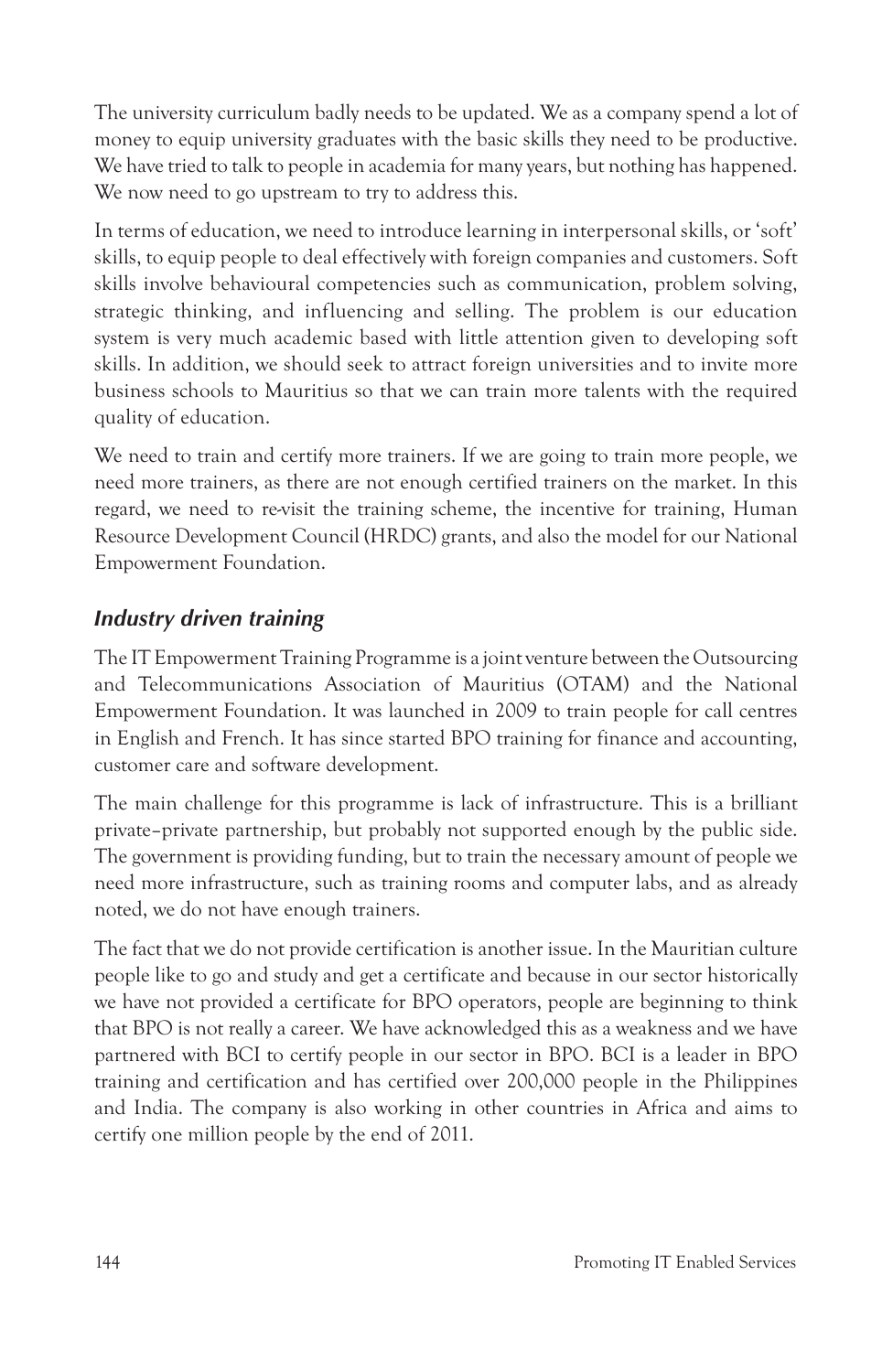## **Conclusion**

If the IT-BPO sector in Mauritius does not meet the challenges, we are going to see an increase in the attrition between companies. At the moment, because of scarcity of talent, people are moving from one company to another causing salaries to inflate as companies try to retain staff and attract people from other companies. There are also risks related to intellectual property. If a person has been working for a company and then goes to another company and works for a competitor, that person can use what he/she knows about this customer to benefit another customer. This is a serious and if it happens too often will tarnish the reputation of Mauritius as an outsourcing destination.

This can seriously impact our growth. When India started facing talent constraints, it went to secondary cities where the level of education and communication skills were not as good as in the primary cities. The service quality suffered and consequently the sector lost customers. This could also potentially happen in our sector. Indeed, five years ago call centres were recruiting only HSC. Three years ago they were recruiting SC. Now they are recruiting from Form Four even though it is clear that somebody with less education and experience will not deliver at the same level.

Obviously it is going to affect our FDI, which would slow down the global economy in Mauritius. We need to understand that this industry has a ripple effect on the rest of the economy, directly or indirectly. One characteristic of our labour is youthfulness: the average age is 27 in software development and probably lower in BPO. These young people spend all their salary on clothes; they are a vital layer of the population that allows the economy to keep turning in terms of consumption. So this could be affected obviously if we do not address this. There will be a rise in unemployment because we will not be able to attract more businesses and this could potentially go back into this emigration cycle and overall is going to affect our reputation as an outsourcing destination.

## *B. The Kenyan Case*

*Gilda Odera*

#### **Overview**

We are at a point in Kenya where the IT-BPO industry is picking up and booming. A lot has been put in place over the last three years and our infrastructure is now complete. We have three fibre optic cables in the country, and we have two more coming in by the end of 2011. Our focus is now on marketing and skills. In hindsight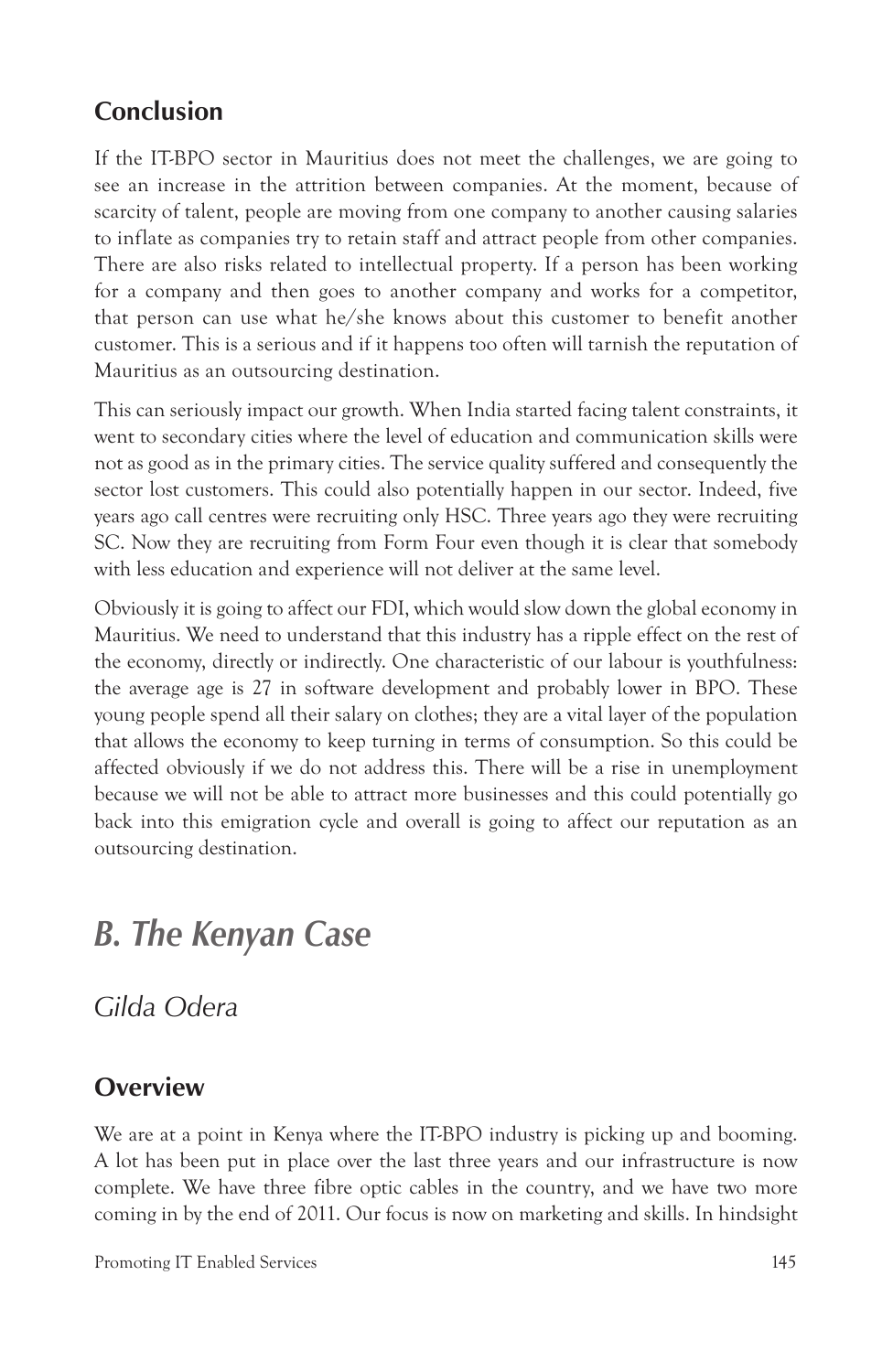we should have started the skills development even as the fibre optic cable was being laid, so that, when the fibre optic cables were all ready, the people would have been ready as well. Where we are now is that we have excess capacity in infrastructure; we are ready to go. There are a number of companies already coming into the country and setting up. We have local companies expanding their operations, and there is generally an interest in Kenya in terms of the BPO industry.

#### **Focus areas**

Although we are mainly in contact centres, we are also in animation. As elsewhere in Africa, we have a rich culture of storytelling. The cartoon, *Tinga Tinga*, which was produced in Kenya, is now running across Europe and in the US and being translated into a movie, a similar process to that of *The Lion King*. We have such huge opportunities in Africa, because our stories are very rich. The unique problem we have in Kenya right now is that Disney is in the country every other week, but there is a shortage of skilled people who are BPO ready. We need to get these people trained and ready as fast as we can.

We are in software development and back office processes. We have a very strong accounting sector in Kenya, and that is an area from which we are seeking to export services. We are also involved in HR processes.

## **Key issues**

Our main problems stem from the fact that the whole industry is new in Kenya. Although we have many people who are trained in the universities, most of them are not ready to work in the various sub-sectors; they still need to go through some preparation stages. We have over 100,000 students graduating every year. This includes 30,000 university graduates, which is expected to rise to 50,000 in the academic year 2010–2011. There is a sudden urge for everyone to go back to school in Kenya. As much as 70 per cent of newspaper ads are about going back to school and on universities, and all of the universities have opened up private enterprises offering opportunities for those who did not manage to get into the public universities. That is why the number of university graduates is expected to keep rising every year. These are graduates from right across the spectrum – law, economics, sociology, medicine and so on – which presents a good opportunity for industry recruitment.

However, as mentioned above insufficient numbers of people are ready to work – as the centres that are already operating are finding out when they have a contract, and need to employ people with practical knowledge. They have to start from scratch and spend up to three months preparing people to work, which is not good for the industry.

Another challenge is that the learning institutions are still not familiar with what the IT-BPO industry is all about. We have a skills task force that has identified the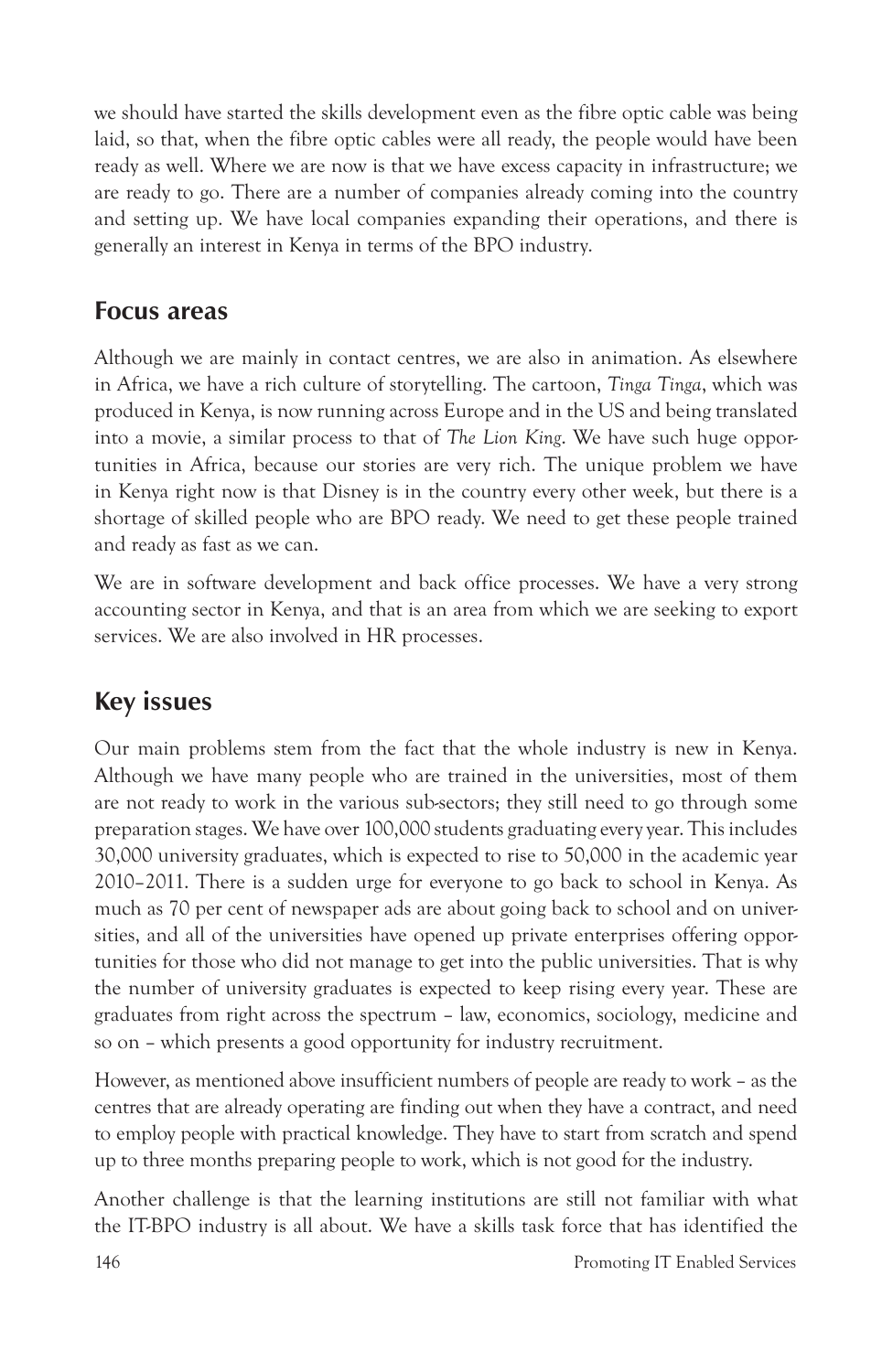problem and is putting together a programme aimed at sensitising institutions and getting them interested and ready.

The few institutions that have embraced training in BPO are not able to attract sufficient numbers to pay and register to start being trained. This is a new problem, because two or three years ago, BPO was the craze in Kenya, and everyone was excited about it. A number of people were getting trained but the companies did not have the jobs. The companies are now in a situation where they need to have people who are ready to work in order to get contracts or to scale up but the potential employees are saying they want to see the jobs first. We are at pains to try and get them interested in paying for training with no job guarantee.

We do not have enough trained trainers; a number of universities and institutions say that they are ready to do the training, but that they do not have the trainers. To address this we have to start off by training a large pool of trainers who can go back to the institutions.

Meanwhile, the companies are continuing their own in-house training. This is not going to end because each company has its own unique ways of doing things. Many of them are focusing on soft skills communication and transcription skills and so on. Many students learn basic computer skills in schools but they need training in aspects like using search engines, or doing research.

There is a unique work culture in this industry, and because it is new we have to train people to know and appreciate that, when you are doing international work, you need to be able to adapt to other cultures; you need to handle things professionally, for example meeting deadlines (8am is 8am not 10am). This training can take up to two or three months.

The challenge the companies face is the growing attrition rate as the industry develops. So a company spends a lot of time training all these people and then the next BPO operator comes along, sets up, advertises and takes half the staff. That is expensive for the company. The government is looking at ways of addressing this issue.

## **Solutions**

- The government has established a fund to train trainers for all the different levels of the sector – from the agents to the team leaders to the managers.
- A public–private partnership to introduce finishing schools is one of several World Bank projects in Kenya. Another is a four-year training programme that is expected to turn out 2,500 people for the industry every year. This is a good start but considering the breadth of the industry (contact centres, animation, software development) that number is relatively small. We need to work with various agencies to be able to increase these numbers.